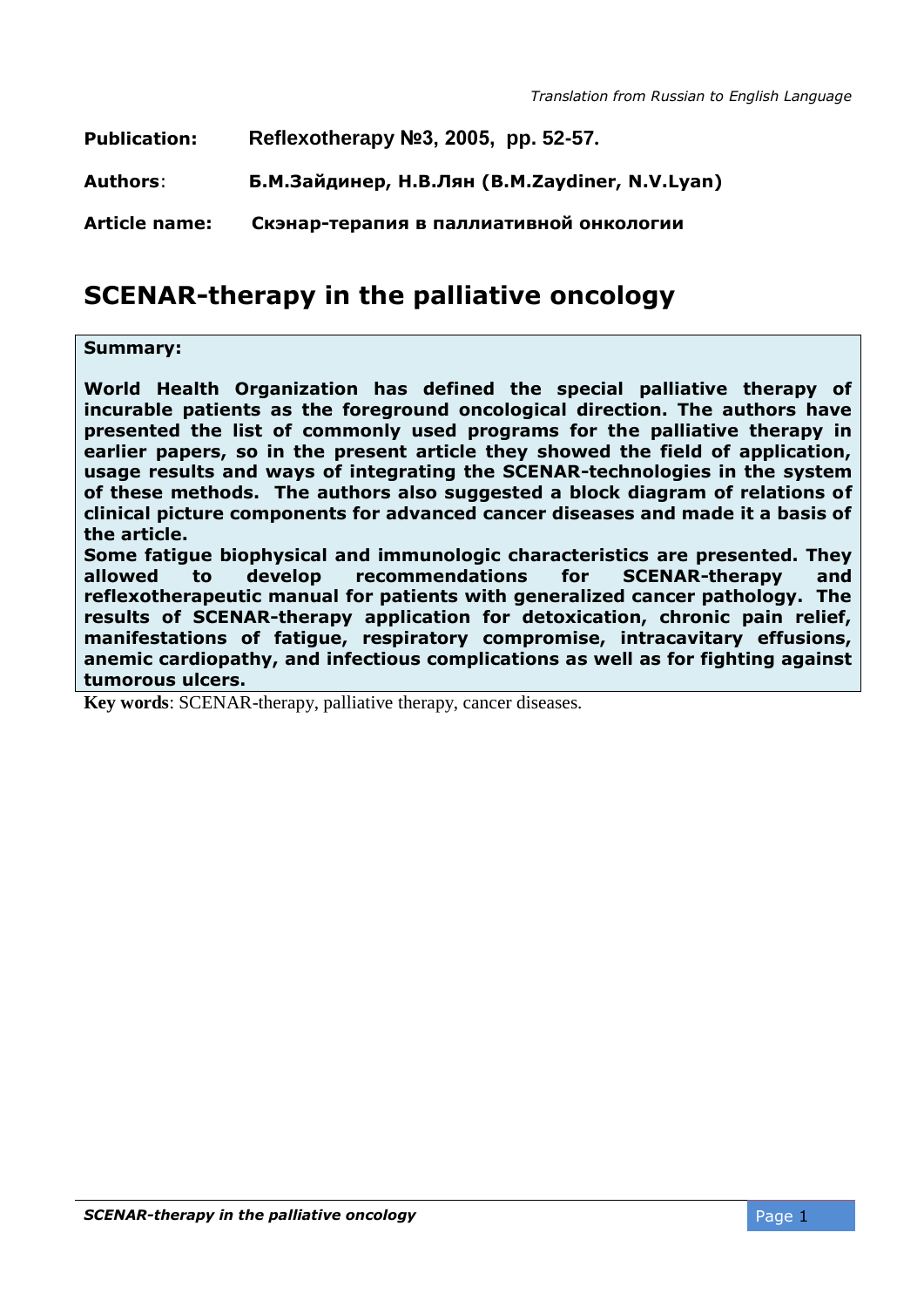## **Clinical picture of generalized cancer pathology: relations of components**

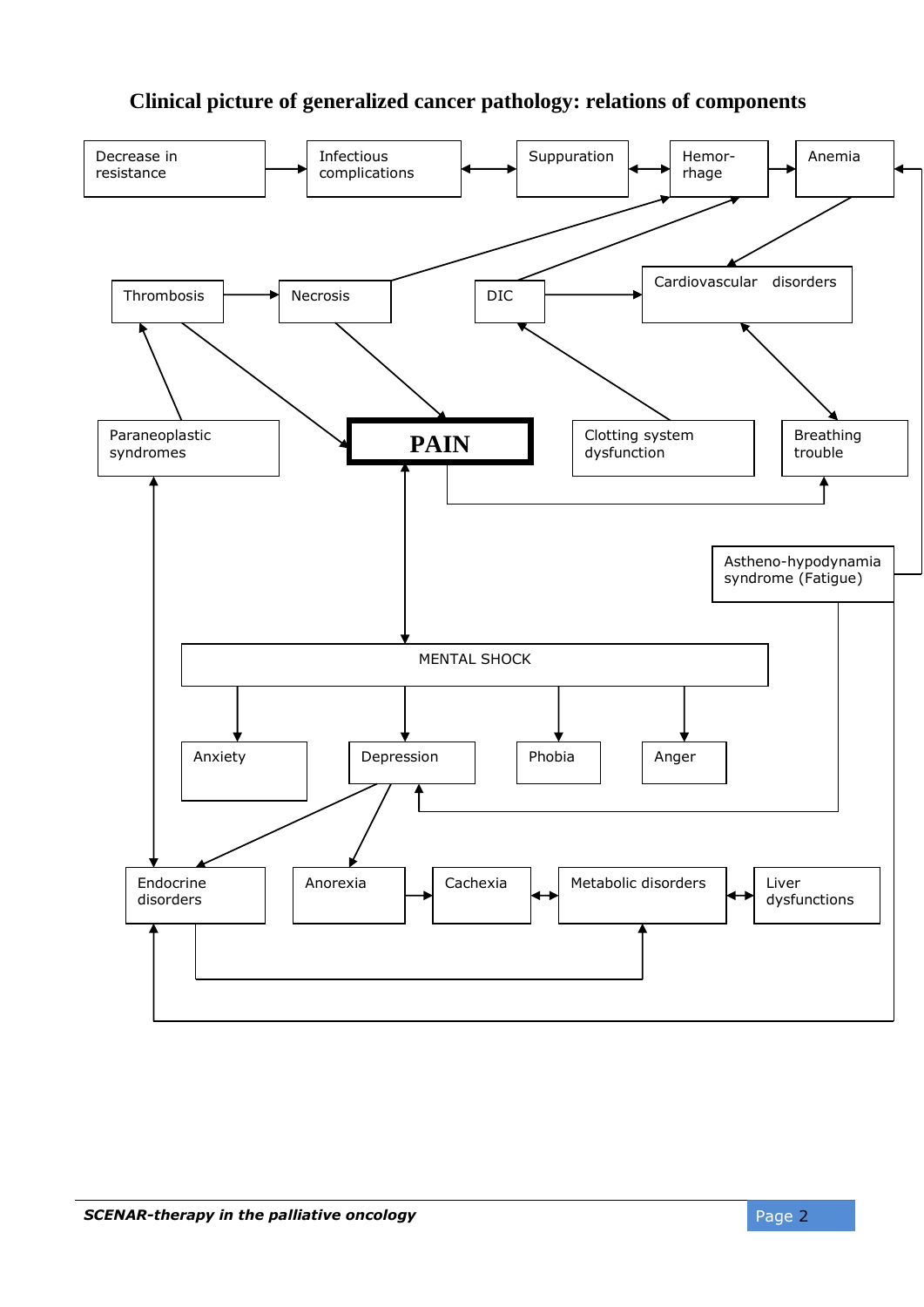Application of SCENAR devices in the oncology is a difficult and not the most pleasant part, although it is known that any facility developed in the domain of physics was applied to treat the cancer and the potential function of neuroadaptive regulators was offered to be estimated while treating the cancer patients on the analogy.

The oncological diseases rank second in the structure of general case rate and mortality. World Health Organization defined four foreground directions in the fight against the cancer. The alleviation provided with the palliative therapy is accepted as one of them (along with primary prevention, early detection, adequate treatment).

**The palliative therapy (PT) is a general active care which the body ("team") of specialists renders to a patient and his family when the disease "goes far" and is progressing, the prognostication is defined, and the treatment task is to provide the best QUALITY of LIFE** (Twycross, Frampton, 1992). You may observe the palliative therapy tasks in the diagram of advanced neoplastic process components which we structured according to their relation.

The palliative therapy aims to relieve painful manifestations of the disease and it also :

- affirms the life by perceiving the dying as natural process;
- frees the patient from pain and other excruciating symptoms;
- constitutes a support system (psychologic, social, religious care) to provide the active and creative live of the patient [to the extent possible](http://www.multitran.ru/c/m.exe?t=4346013_1_2) for him;
- perceives a patient and his family as a whole object of regard and offers a support system for the family during the illness and after the patient's death (Zaydiner, 1995).

#### **TASK**

To develop and suggest a SCENAR-manual for incurable cancer patients; to evaluate the palliative therapy effectiveness in the clinical picture of palliative oncology; to adapt SCENAR-technology to be applied for fatigue evaluation.

#### **MATERIALS AND METHODS**

This article includes data about 237 patients (128 women, 109 men) aged from 24 to 78 (mean age – 52.3  $\pm$  12.4 years old) with morphologically verified generalized malignancies (IY clinical group); the palliative therapy only was applied to the patients. Clinical entities of the diseases: breast cancer  $-47$ , malignancy in lung  $-39$ , tumors in

stomach – 34, large bowel – 27, soft tissues – 19, malignancies in the body/neck of womb – 18, straight intestine - 15, tumors in liver, gall

bladder - 11, nephros – 9, generalized cancer pathology without diagnosed initial focus– 7, tumors in pancreas - 3, urinary bladder, abdominal cavity, retroperitoneum – by 2, lymphatic leukemia, neoplastic lymphadenopathy lymphadenopathy – by 1 patient.

SCENAR-therapy was applied to all the patients according to the standard technology. The biophysical parameters of the astheno-hypodynamia syndrome (the fatigue is not a clear term mentioned in abroad books and applied to describe the chronic fatigue syndrome) were examined at 43 patients of them. This examination was provided under the SCENAR-technology: the skin electroconductivity was evaluated with applying the standard Nakatani method at representative points; this method allows to evaluate the functional state of some organs by identifying its improvement and [recrudescence.](http://www.multitran.ru/c/m.exe?t=4017640_1_2)

The immunological status violations determine the clinical picture in case of advanced cancer pathology. First, they determine the infectious complications which mostly cause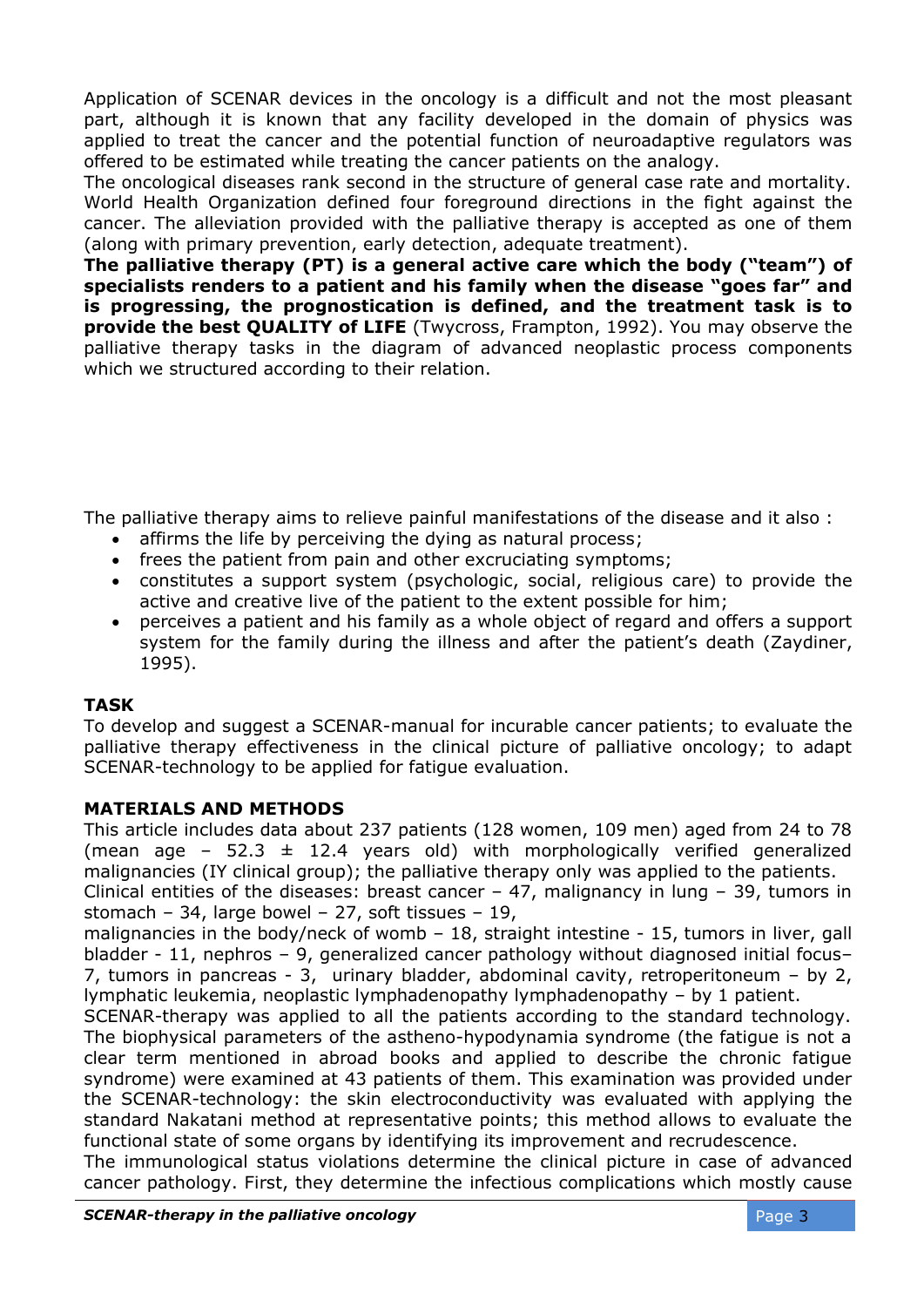the cancer patients' death. So, the immunologic parameters examination appears to be interesting. The general methods (second level [immunogram](http://www.multitran.ru/c/m.exe?t=4542872_1_2) by Petrov-Cheredeev) were applied to examine the mentioned parameters at 34 patients of the group under examination.

### **RESULTS**

SCENAR-therapy has been applied to 6 patients under conventional programs of the palliative care from December, 1999 till June, 2004, and the obtained result has been evaluated (three patients had died before the planned arrangements were completed).

The results of measurements performed according to Nakatani method revealed a significant ( $p \le 0.05$ ) decreased activity of the meridians of the digestive tract and lung. These meridians indexes were not up 20 conventional units, whereas theу exceed the level 40...50 at healthy men.

The [nephratony](http://www.multitran.ru/c/m.exe?t=346814_1_2) is marked.

The "physiological corridor" boundaries at our patients were also defined by the values which are lower than these ones of healthy men.

**Chronic pain.** The long, progressive, nonreversible pain plays a key role in the symptom complex of generalized cancer pathology. Even non-cancerous chronic pain sometimes significantly deteriorates personal psychic state; the brain uploaded with incoming nociceptive impulsation fails to control the homeostasis.

Analgesia technology constitutes the agreed and consequent application of treatment procedures for a concrete patient.

The patients have suffered from pains within 3-6 weeks before be treated (more than 2 months - in three cases) and got analgesics continuously; the drugs of narcogenic type have been injected to three patients of them.

The treatment course included 9-10 procedures as a rule. The device was applied to stimulate the skin projections of painful focus within 7…15 minutes and the corresponding paravertebral zones – by 2-3 minutes. The pain was alleviated at 165 (85%) from 194 patients who got the analgesic course; they usually reduced the pharmaceuticals quantity after they perceived it, their appetite and physical activity were increased, the sleep elongated.

The obtained effect has been kept from 3 weeks up to 8 months; the death defined this period.

The severe algesic sufferings have been observed in almost all the patients. The analgesics of narcotic type were required to be applied in some cases over the last days.

The significant improvement was not marked at 29 patients (the course applied to four of them was too short: it was suspended by the death. The clinical picture helps to understand which sufferers have been treated with SCENAR wordless).

Clinical example: tumor in the right [flank bone](http://www.multitran.ru/c/m.exe?t=320936_1_2) at a man of 57 years old. The pains were localized along the sciatic nerve, accompanied with muscles dystrophy, the anamnesis – more than 4 months. SCENAR-therapy gave results after the first session. The patient refused the drug analgesia after some procedures had been applied (Tramadol had been injected earlier). He bought the device after be sure in its facilities and continued treating himself. The result has been satisfactory within three months. We could not observe the patient later.

**Intoxication**. Both advanced newgrowths and side effects of specific treatment cause it. The zones of general stimulation were treated to provide relief (above the spinous processes of vertebra, paravertebral zones, points of [trifacial nerve](http://www.multitran.ru/c/m.exe?t=303394_1_2) branches output on the visceral cranium surface, cervical-collar, suprapubic and intergluteal areas, front abdominal wall by quadrants) and the zones connected with the functions of organs participating in detoxication (nephros, liver, intestinal canal, pancreas). The treatment course was provided to 23 patients, 20 (87%) marked the improvement, and we could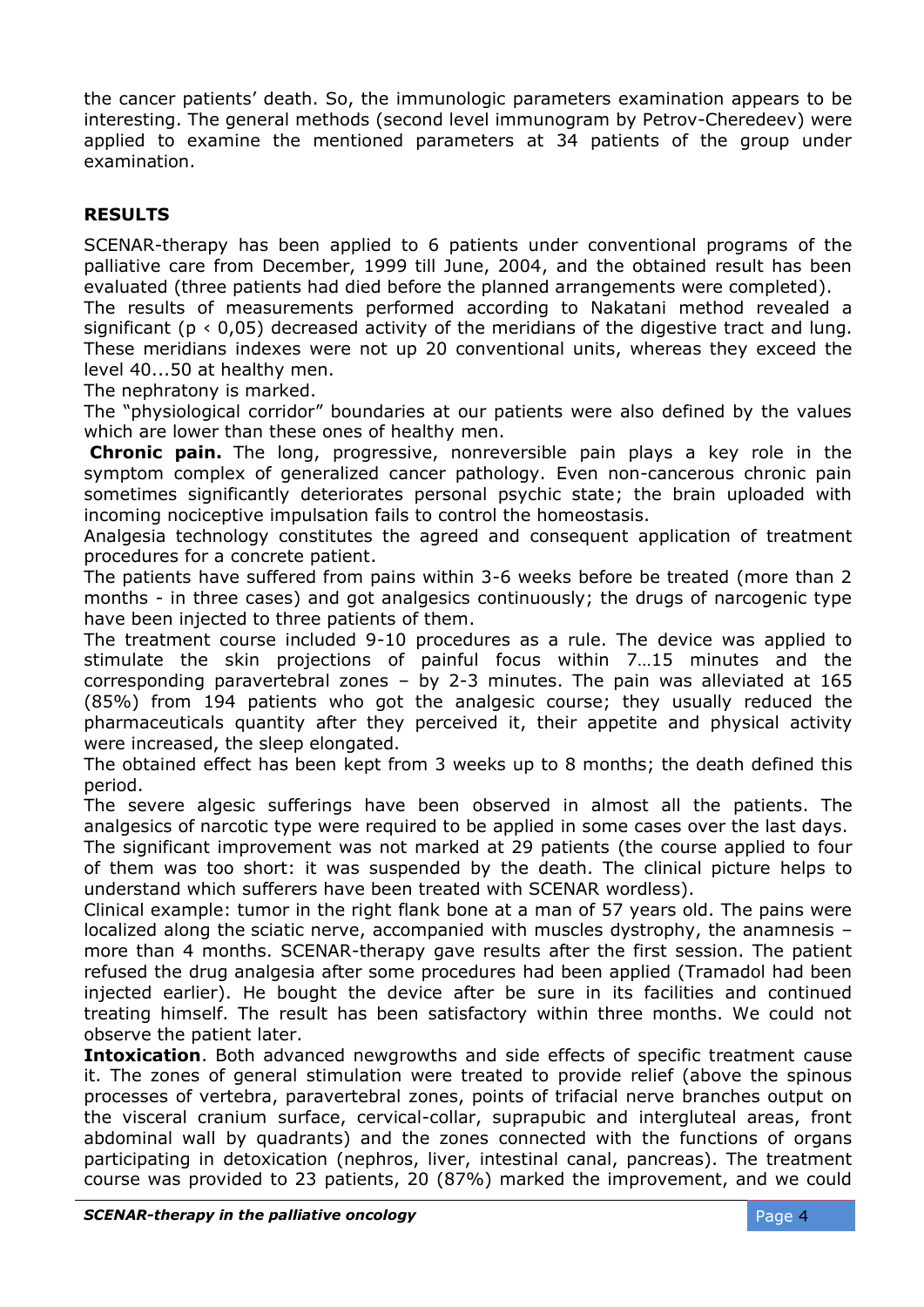objectify the average weight peptides with applying the data obtained after the intoxication marker had been evaluated at 15 patients of them.

**Breathing disorders.** Scenar was applied to 17 patients. The reflex stimulation of regulating centers (cervical-collar zone, spinal column and others) resulted in the symptoms relief at 14 (82%) patients.

**Anemic cardiopathies** which complicated the generalized cancer pathology at 36 patients. We cut short the disorder signs according to the rules of SCENAR-technology by leveling the main parameters of the cardiovascular system. The improvement was marked at 29 (81%) patients, the hemogenesis indexes were increased at 9 of them.

**Exudate**. The devices anti-edematous functions helped 7 out of 12 (58%) patients whose condition was aggravated by ascites: the fluid ceased to accumulate, the alvus volume decreasing was observed in three patients. The similar result was marked in a patient with [cerebral edema;](http://www.multitran.ru/c/m.exe?t=3860868_1_2) it should not be considered as final argument but it can not be passed up on the other side.

**Infectious complications**. The protective system dysfunction constitutes their key source. The immunological status parameters and their dynamics were evaluated while applying the SCENAR-therapy. The CD3-population of [T lymphocytes](http://www.multitran.ru/c/m.exe?t=1146432_1_2) was decreased at patients of the group being under examination (the deficiency of T-helper subpopulation is more manifested; the CD8-subpopulation is sparingly increased). The [natural killers](http://www.multitran.ru/c/m.exe?t=2748596_1_2) quantity dropped clearly (CD16) that proves the state severity. The content of [lymphoid](http://www.multitran.ru/c/m.exe?t=323533_1_2)  [cells](http://www.multitran.ru/c/m.exe?t=323533_1_2) expressing the activation markers of early (CD25) and late activation (CD95, HLA DR) was increased in the blood flow. The humoral link – hyperglobulinemia (IgA); high concentration of CIC. The neutrophilous link pathology was proben by low adaptive reserves of the phagocytic system: the cells stimulation causes increasing of the oxidation-reduction processes activity a little.

The sessions resulted in improvement of the general state and immunological status at 16 from 26 (62%) patients who got the therapy by this reason; the zones of breast bone, adrenals, calf muscles and other «immunomodulation zones » have been treated during these sessions. SCENAR-therapy allowed to improve the indexes CD16, CD25, CIC considerably  $(p < 0.01)$ .

**Tumorous ulcers destruction**: 11 patients suffered from it. Their states were aggravated with periodic hemorrhages. The device was applied to treat the pathological focuses and general stimulation zones. The effuse of blood and putrefactive - ichorous fluid has been suspended in 8 patients (72%) after 4...5 sessions had been performed; the pathological focuses were dried, no unpleasant odor. The tendency to decrease the focus size was marked by the  $8<sup>th</sup>$ -9<sup>th</sup> session at two patients.

**[Neurotic disorders](http://www.multitran.ru/c/m.exe?t=4316221_1_2)**. The anxiety manifestations, sleep normalization were marked in 17 patients with unclear and moderate [symptomatology.](http://www.multitran.ru/c/m.exe?t=2609051_1_2)

#### **DISCUSSION**

The palliative therapy (PT) is considered as one of the foreground oncological direction. The PT includes many programs (also specific treatment methods): activation therapy, detoxication, pharmaco - and magnetic immune rehabilitation, metabolic therapy, homeopathy and homotoxicology, psychocorrection, phytotherapy, [hepatoprotectors](http://www.multitran.ru/c/m.exe?t=3997493_1_2) and etc.;18 points have been identified from this list after the special research had been provided. This article describes the application points and ways of SCENAR-technologies integration into the palliative programs on the basis of relation existing between the clinical picture components for advanced cancer diseases structured by the authors. The special priority is given to chronic pain syndrome relief (the key link of PT) and asthenohypodynamia syndrome (fatigue) which causes suffering in 80% of cancer patients, the rate is higher (96%) at advanced stages.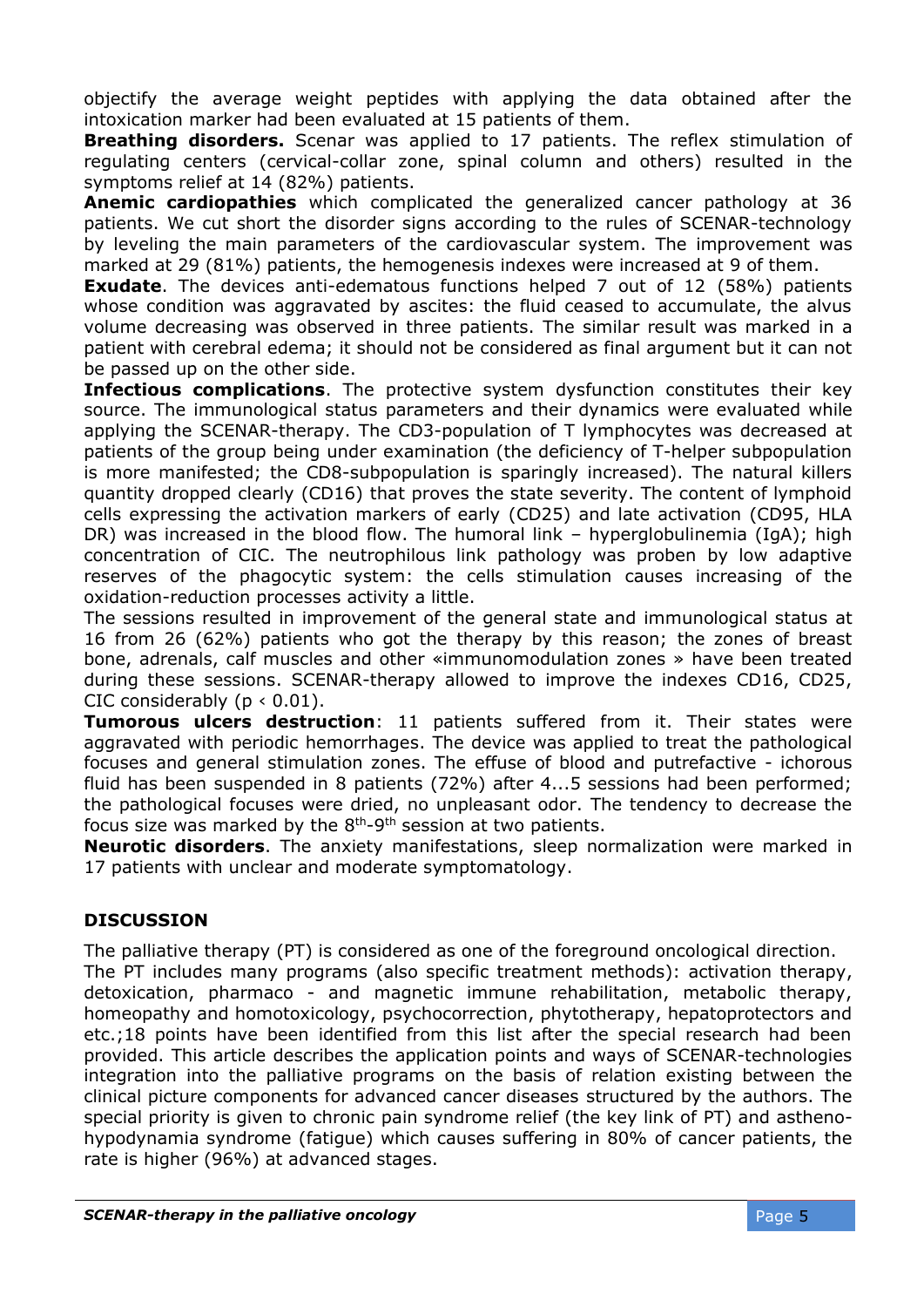In case of the fatigue, the range of senses is from "tiredness" (as the English authors say) to "exhaustion". The fatigue deteriorates the quality of the patient's life, takes his forces required to provide routine personal, professional and social functions. The neurotic depression signs were marked in patients: hyperirritability, emotional instability.

The constriction of "physiological corridor" boundaries specified in this article differs the oncogenous fatigue from the chronic fatigue syndrome where the boundaries (as our data shows) measure up the level 30...40 (insignificant difference from the norm) and the general energy state is decreased due to failure of pancreas being the main generator of « feeding » energy of the body.

According to the traditional Chinese medicine ideas, we assume to refer this decrease to:

1. Suppression of body nutritional functions controlled by the organs of gastrointestinal

system and lungs.

\_\_\_\_\_\_\_\_\_\_\_\_\_\_\_\_\_\_\_\_\_\_\_\_\_\_

2. Emptying of body energy resources controlled by the nephros.

The mentioned resources emptying shows the information about the energetic facilities of a man which is 725800 kkal /kg at a healthy man and this large reserve disappears while the cancer pathology is developing.

The obtained results proved, first, the idea of Y.V.Gorfinkel: « The energy supply of all the body is affected at important adaptive reactions\* and the information transfer is affected too due to insufficient energy quantity», second, the real validity of SCENARtherapy application to patients with oncogenous fatigue because the sentence «The main point of SCENAR application – energetic processes » is pronounced at the first lecture of the introductory course

SCENAR-technologies. It is reasonable to complement the medical programs with reflexotherapeutic stimulation to normalize the condition of the meridians of a lung, nephros, large and small intestine.

The unexpected aggravation of pain syndromes occur as breaching the formed barrier while performing the analgesic drug therapy, even if the program was defined correctly. The character of this "pain of breach" is connected with nociception when the pain may be referred to body movements, any object carrying and etc. or neuropathic disorders when the lighting, lancinating shooting senses appear suddenly.

The «pain of breach» is a serious clinical problem which often requires increasing of opiates doses aggravating the neuropsychic disorders in patients. It deteriorates the quality of life. Some methods were suggested to relieve it and this fact shows the insufficient effectiveness itself. The application of Scenar-therapy for fighting against the "pain of breach" has aroused the interest at XIII Conference of Multinational Association «Associated Care at Cancer» (Copenhagen, June, 2001) where the report about SCENAR-therapy was presented and the clinical trials have been suggested to be performed according to the standard procedure. After the conference had been completed, the preliminary examination of SCENAR operation has been performed at 8 patients with such pains; the obtained results were satisfactory in 6 patients (75%).

The articles describing the pain treatment provides the "ecological niche" for the electrotherapy whose small size have changed a little since 1965 when Melzack & Wall presented the theory "Gate Control" till today. We'd like to hope that SCENAR will enlarge this niche and replace numerous variants of CHANS.

The habituation processes - impulse current causes failed realization of most modern methods of electrotherapy. SCENAR levels these processes due to high amplitude, pulse tilt and biofeedback (as for electroskin impedance change) and complies with physiological rules of regulation better than the stimuli applied in the general

<sup>\*</sup>The author considers the adaptive reaction as disease severity degree.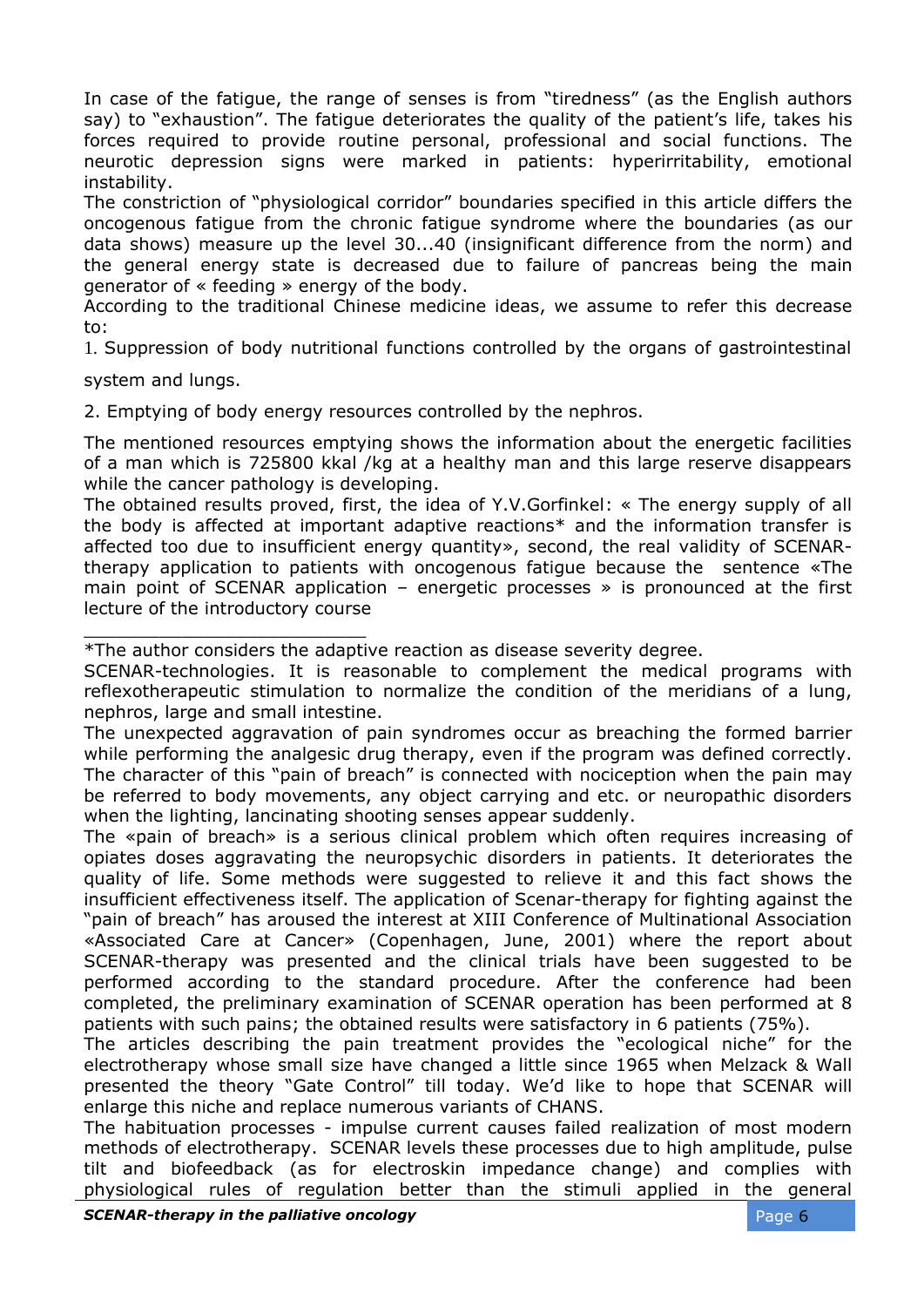technologies. The stimuli energy is sufficient to innervate the tissues of central and vegetative nervous system along with mobilization of adaptive reserves of the body. The effectiveness of SCENAR-devices is explained by the fact they help to restore the information-energy substance of broken systems of the body provided due to activation of cell membranes, intracellular protein substructures with applying the oscillating-wave character of energy exchange resonance. SCENAR-therapy may be considered as bioadequate method of stimulation. The bioadequacy means application of such field energy values being standard at normal functioning of the body. The ultralow energy electromagnetic waves (less than 10-5 W /сm2) with the wave-length up to 7,1 mm within the range of extremely-high frequencies (EHF) constitute the carriers of bioinformation between the objects in the outworld including a man. The modern ideas says the less this stimulation energy is, the more physiological it is. The operation is usually provided in the applied range of 05...75 mW at the level of 10... 15 mW.

The modern methodological maintenance provides SCENAR-therapy results improvement. The articles by A. N. Revenko and other authors allowed to describe SCENAR-therapy as a formed complex subject; the theoretic concept, object of study, specific methods of expertise, control, treatment define its self-support.

The information concept enlarged the "oncologic possibility" of SCENAR-therapy not limited by the palliative programs.

We'd like to mention the observation by Z.К. Milkevich and I. V. Semikatov (Ekaterinburg): SCENAR-therapy was applied to a patient with chronic pain syndrome (dorsalgy) caused by metastasis in the spinal column; the radiotherapist didn't see osteal - destructive changes in the  $8<sup>th</sup>$  dorsal vertebra (where the lytic metastasis caused pathologic fracture) at control examination 6 months later and he stumbled at the primary diagnosis.

More detailed and impressive clinical example.

Kate K., 6 years old (case history No.) was admitted to [oncohematological](http://www.multitran.ru/c/m.exe?t=4073163_1_2) department of Regional Children's Hospital in June 1999 with complaints of temperature rise up to febrile parameters, asthenia, dysorexia, body weight loss. Blood test: er. – 2.2 х 1012, Hb - 71 g/l, tr - 116.6, L - 5.4 x 109 (stab - 5, segmental - 58, lymphocyte - 30, myocyte - 7), erythrocyte sedimentation rate (ESR) - 75 mm/h. X– ray pattern of the thoracic cage – haziness above the right cupula of the diaphragm, thickening of parasternal pleura, the [lung marking](http://www.multitran.ru/c/m.exe?t=344571_1_2) is concentrated, the right sinus and cupula of the diaphragm are not clear. The computer tomography of the abdominal cavity: spaceoccupying process of the liver  $15 \times 15$  cm. The abdominal incision and biopsy of the tumor are provided.

Cytologic analysis No.

" malignant mesenchymal tumor, expressed anaplasia of tumour cells, myxomatosis". [Histologic analysis](http://www.multitran.ru/c/m.exe?t=3829820_1_2) No. "botryoid sarcoma". The child had 3 courses of poly chemotherapy without results; the prognostication is hopeless. At primary inspection: the girl is emaciated, [she moves painfully](http://www.multitran.ru/c/m.exe?t=3298020_1_2) and can not walking by herself, noncooperative, whining, get tired quickly, the fever is kept; the hair fallen out in full on the head and in part - on the eyebrows and eyelashes, the taste is perverted. SCENARtherapy was applied to improve the quality of the life rest, the course (in August, 1999) included 20 procedures. Results: the temperature is normalized, the girl became quieter, the taste and smell are normalized, and the appetite appeared. The activation therapy was prescribed in addition (Antiseptic Dorogov's Simulator-second fraction). Test examination in September. Clinical blood analysis: er - 3 x 1012, Hb - 105 g/l, L - 8,4 x 109 (stab - 7, segmental - 53, lymphocyte - 35, myocyte - 5), ESR - 35. X– ray pattern of the thoracic cage: lungs without infiltrative changes, lung marking is richened in the juxtahilar departments, the roots are structured, the right cupula of the diaphragm is above the standard position  $-$  at the level of the anterior segment of the third rib. The ultrasound investigation: the round shape formation of  $16 \times 11,9$  cm with clear capsule